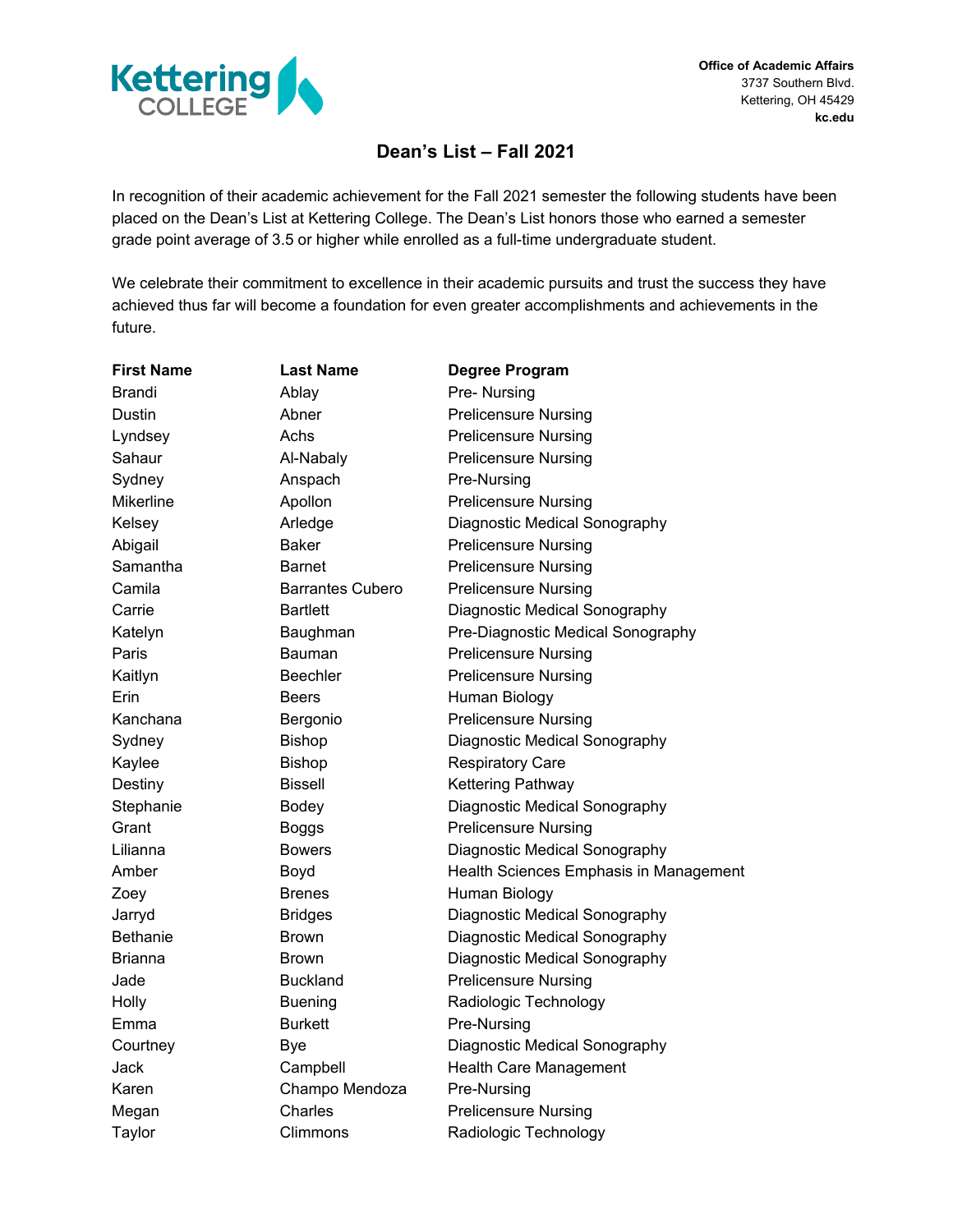

## **First Name Last Name Degree Program**

Megan Coate Diagnostic Medical Sonography Benjamin Cobb Pre-Nursing Kemi Coburn Prelicensure Nursing Michael Collins Collins Pre-Nursing Lindsey Conner Diagnostic Medical Sonography Alex Cota Cota Prelicensure Nursing Madeline Crawford Pre-Diagnostic Medical Sonography Miranda **Dalrymple** Prelicensure Nursing Lindsey **Daniel Care Management** Rachel **Deitner** Prelicensure Nursing Arlen Delgado Pre-Nursing Jessica Demsky Diagnostic Medical Sonography Chevenne Diabo Prelicensure Nursing Kyle **Dilger** Dilger Human Biology Judson Dobney Human Biology Olivia **Dunn** Dunn Respiratory Care Emmanual Dushimire Human Biology *Lauren* Elliott Diagnostic Medical Sonography Mary Entrada Diagnostic Medical Sonography Katelynn Evans Evans Prelicensure Nursing Mallory **Evans** Evans Prelicensure Nursing Enomeris Fanwar Prelicensure Nursing Victoria **Faulkner** Pre-Nursing Abigail Feucht Diagnostic Medical Sonography Carmen Flaker Prelicensure Nursing Malissa **Flores** Flores Respiratory Care Ann Frazier Prelicensure Nursing Kelsey Fuik Diagnostic Medical Sonography Joshua Gallimore Health Sciences Emphasis in Management Brianna **Garcia** Garcia **Pre-Nursing** Gracie **Garno** Garno **Prelicensure Nursing** Taylor Gartz Gartz Pre-Nursing Olivia **Gearhart** Human Biology Sydney Goodman Diagnostic Medical Sonography Jose Grigio Pre-Diagnostic Medical Sonography Cierra **Grimes** Grimes Prelicensure Nursing Danelle Grubbs Human Biology Abigail Hainrihar Prelicensure Nursing Rachel Halasz Diagnostic Medical Sonography Madison Hall Prelicensure Nursing **Ian Hamilton Prelicensure Nursing** Cassandra **Haworth** Prelicensure Nursing Chase **Hayden** Prelicensure Nursing Karen Hazlip Radiologic Technology Lauren Hemmelgarn Radiologic Technology Paig **Hermiller** Diagnostic Medical Sonography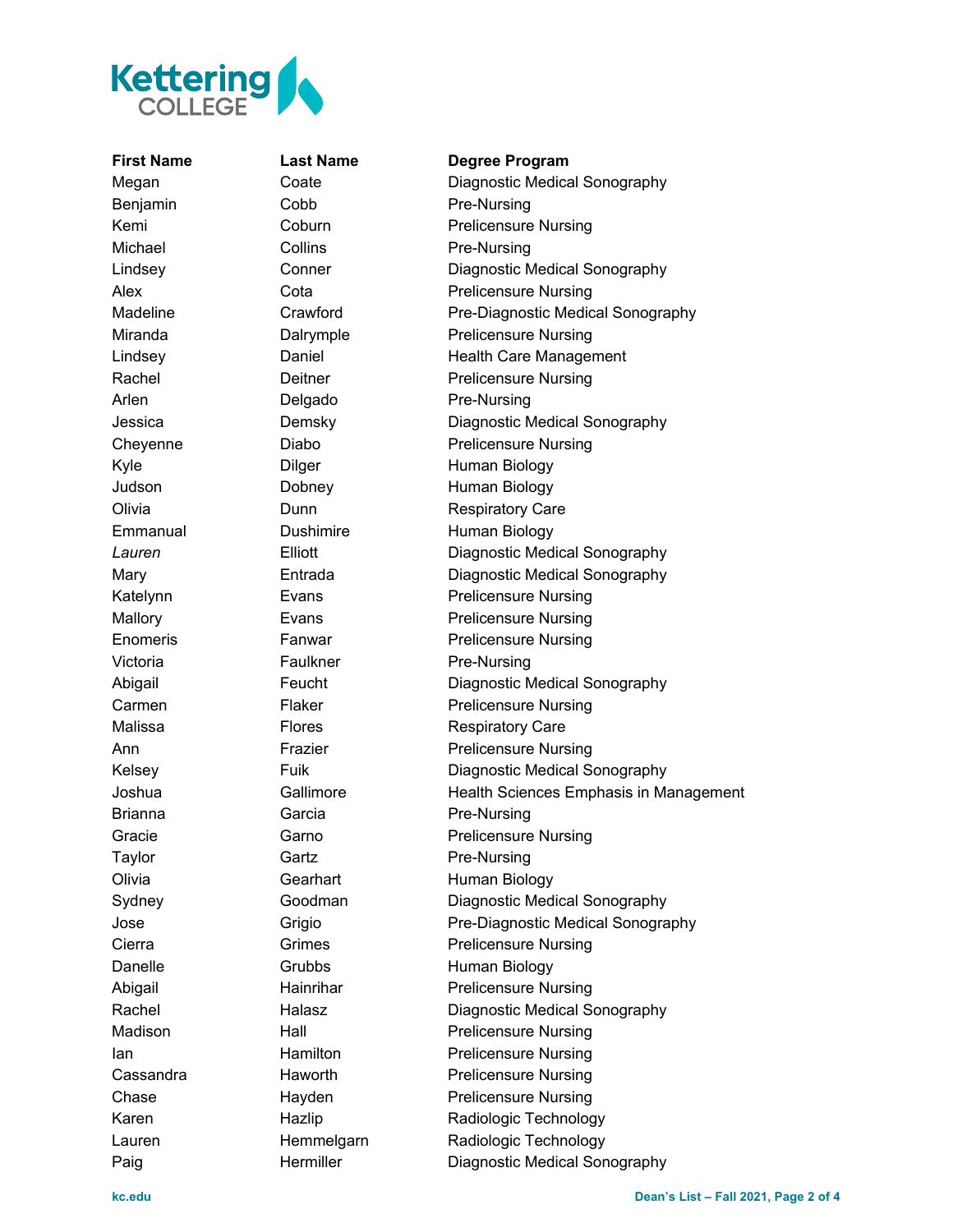

**First Name Last Name Degree Program**

## Laura **Holliday** Pre-Nursing Hillary Hoying Pre-Nursing Heather Joseph Pre-Nursing Bawandeep Kaur **Rangers** Re-Nursing Madelynn Little Pre-Nursing Shondra McGuigan Pre-Nursing

Michelle **Hibbard** RN to BSN completion Emily Higgins Diagnostic Medical Sonography Kaitlyn Huelsman Prelicensure Nursing Rachel Hutchison Diagnostic Medical Sonography Louange Igiraneza Diagnostic Medical Sonography Joseph Ionescu Human Biology Aliz Jimenez Prelicensure Nursing Marissa **Marissa** Jobe **Prelicensure Nursing** Rachel **Southern Johnstone** Radiologic Technology Kimberly **Junsay** Human Biology Erica Keenan Keenan Radiologic Technology Samuel Koglo Prelicensure Nursing Blaine LeBlanc Prelicensure Nursing Kaci **Lightner** Prelicensure Nursing Emily **Emily** Lindenschmidt Respiratory Care Emily **Emily** Lindon **Respiratory Care** Yasmin Lopez Valdez Prelicensure Nursing Emma Main Main Radiologic Technology Amber Malone Prelicensure Nursing Chantelle Martens Prelicensure Nursing Haylea Mattan Diagnostic Medical Sonography John McCaskey Human Biology John McCloud Prelicensure Nursing Kaitlyn McWilliams Radiologic Technology Alexis Miller Miller Pre-Diagnostic Medical Sonography Kyle Miller Miller Prelicensure Nursing Nicole Miller Miller Respiratory Care Taylor Moberly Prelicensure Nursing Stephanie Moore Prelicensure Nursing Leah Myers Radiologic Technology Stephanie Maumann Day Prelicensure Nursing Felicity **Nibert** Respiratory Care Alyssa Nodland Radiologic Technology Reginald Noel Prelicensure Nursing Kloie **Norcross** Radiologic Technology Mallery Nosker Diagnostic Medical Sonography Solange **Nzamurera** Prelicensure Nursing Aidan **O'Brien** Prelicensure Nursing Saundra **O'Donnell** Prelicensure Nursing Kelsie **Patton** Patton Diagnostic Medical Sonography